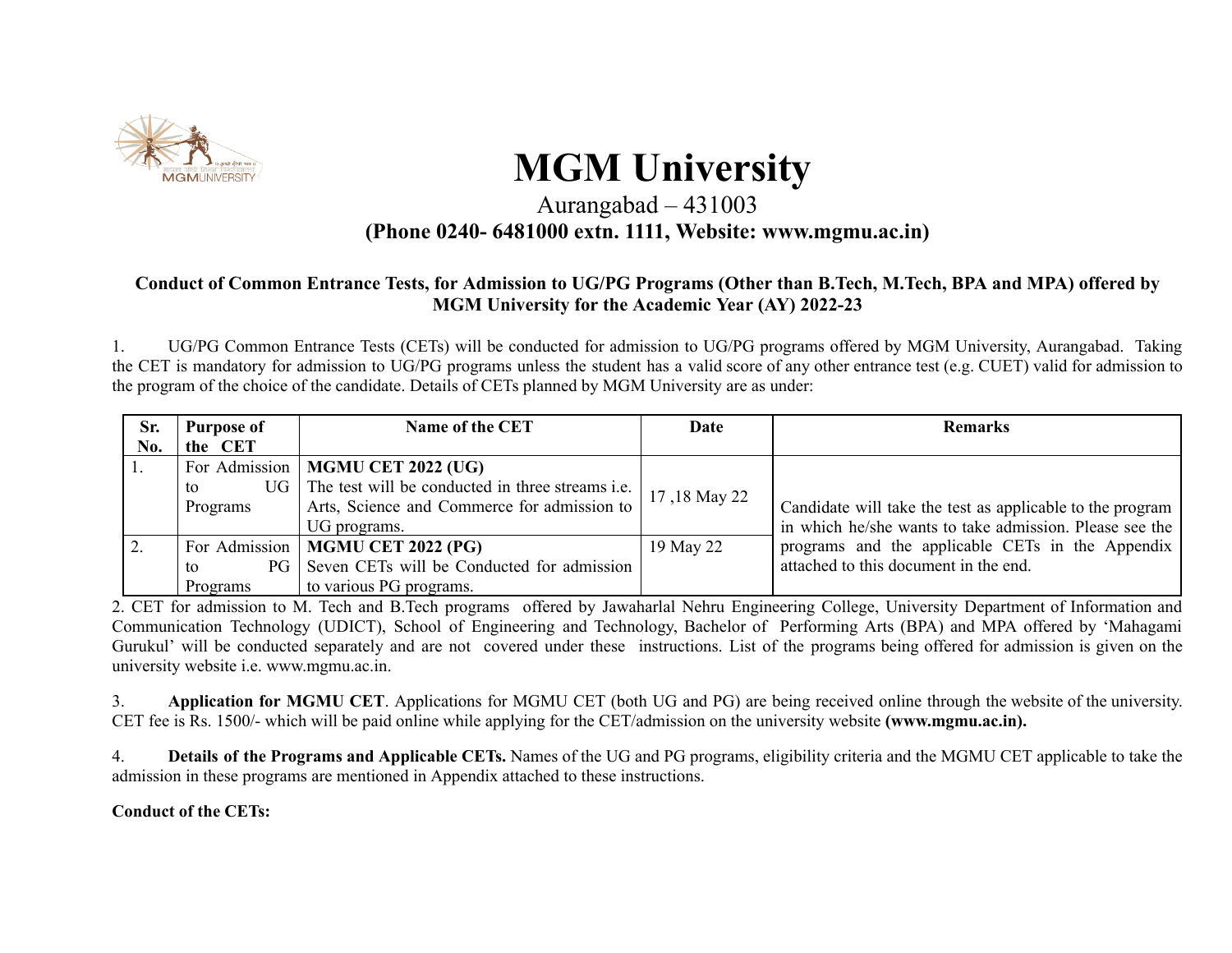5. **Conduct**. The CETs will be conducted in online proctored mode.

6. A candidate will be required to attempt 60 MCQs in 90 minutes. Each question will carry one Mark. There will be no negative marking.

**7. Admit Cards**. e-admit cards will be issued to the candidates by 14 May 22 (candidates applying later will be able to download their admit card immediately after applying for the CET). The admit card will give date/time and the instructions for taking the test. Candidates must keep themselves updated about the CET through visiting the website of the university and through the text messages being sent on their registered mob phone number.

**8.** Mock Tests. Mock tests will be conducted on  $16-17$  May 2022. A video clip will be sent to all the candidates for familiarizing themselves about the conduct of the CET. Ensuring uninterrupted net connectivity, power backup will be the responsibility of the candidate.

**9. Issue of the Score Card**. The candidates will be issued the score card of the CET online.

**10. Merit List**. For making the merit list for admission, 50 percent weightage each will be given to the score of CET and 50 percent to the marks obtained in the qualifying exam.

CoE MGM University 02 May 2022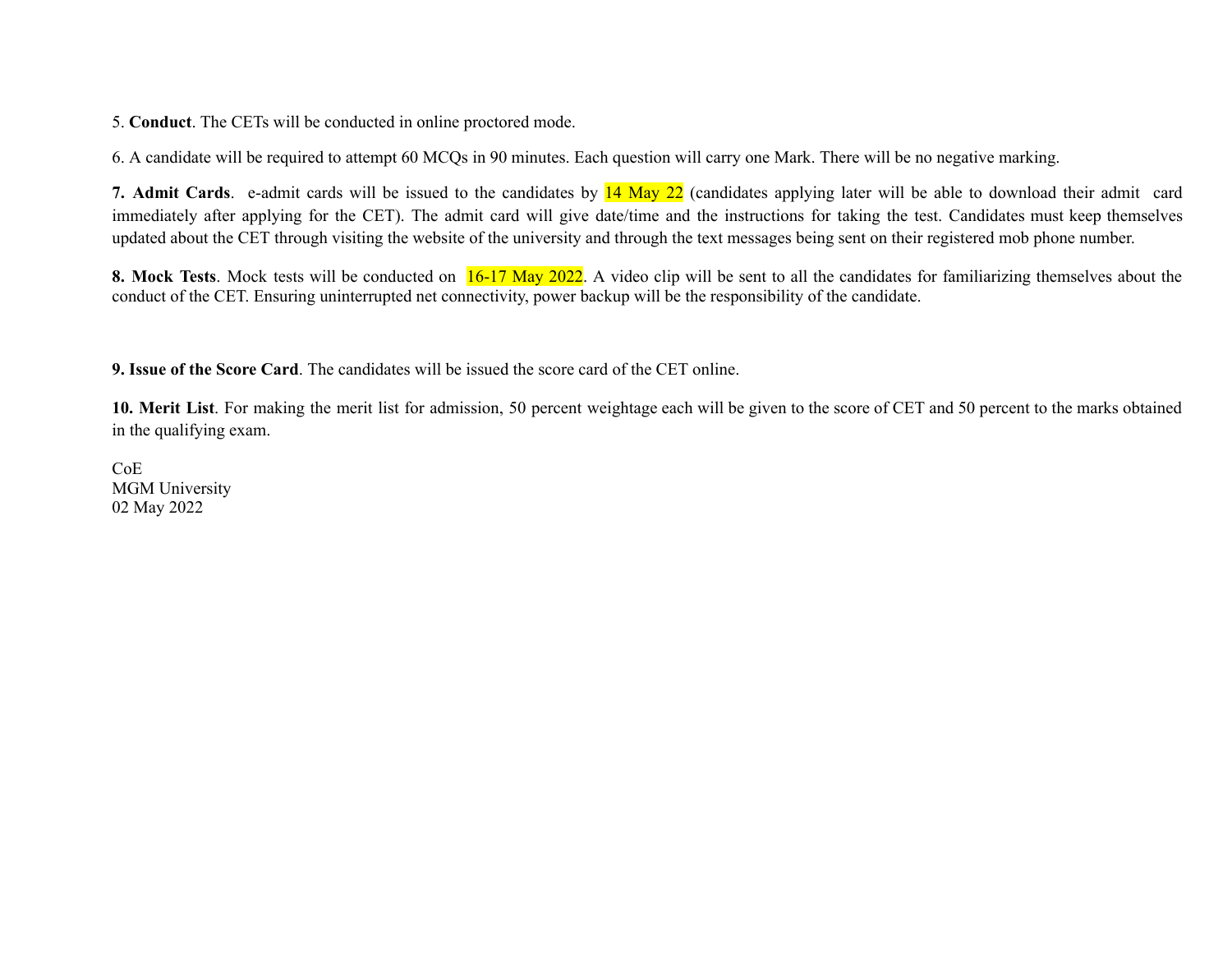**Appendix**

### **MGM University Aurangabad-431003**

#### CETs for Admission to Various Programs - Academic Year 2022-23

Details of the programs being offered by MGM University for the Academic Year (A.Y.) 2022-23 and the applicable CETs are given in Tables I and II below:

#### **Table I : CETs for Admission to the UG Programs**

|     | MGMU CET 22 (UG) for Admission to the Undergraduate Programs (A.Y. 2022-23)                                                                                                                                                                                                                                                                                                                                                                          |                                                                                                                                                                                                                                    |                                                                                                                                                                                                                     |  |  |
|-----|------------------------------------------------------------------------------------------------------------------------------------------------------------------------------------------------------------------------------------------------------------------------------------------------------------------------------------------------------------------------------------------------------------------------------------------------------|------------------------------------------------------------------------------------------------------------------------------------------------------------------------------------------------------------------------------------|---------------------------------------------------------------------------------------------------------------------------------------------------------------------------------------------------------------------|--|--|
| Sr. | Program in which Admission is Sought                                                                                                                                                                                                                                                                                                                                                                                                                 | <b>Eligibility for Admission and</b>                                                                                                                                                                                               | Syllabus of the CET 22 (UG)                                                                                                                                                                                         |  |  |
| No. |                                                                                                                                                                                                                                                                                                                                                                                                                                                      | <b>Applicable CET</b>                                                                                                                                                                                                              |                                                                                                                                                                                                                     |  |  |
|     | (a) B.Sc. (CS, IT, Animation, Robotics), BCA<br>(Science, Digital Marketing) and all programs related<br>to Computer Sciences & IT and Fire SE<br>B.Sc.(Hons) (Physics, Chemistry, Mathematics,<br>Statistics ) & BSMS(Integrated)<br>(b) B.Sc. (Biotech, Bioinformatics, Microbiology,<br>Food Technology & Processing, plant Breeding,<br>Industrial Microbiology/Virology, Food Nutrition &<br>Dietics and all programs related to life sciences) | <b>Eligibility:</b> The candidate should have<br>passed $10+2$ or any equivalent exam<br>with Science subjects. The candidate<br>should have obtained 45 percent marks<br>for open and 40 percent marks for<br>reserve categories. | Syllabus $10+2$ (HSC Level)<br>CET (Science) will consist of three parts:<br>Part A will consist of Physics $\&$<br>Chemistry<br>Part B will consist of Mathematics<br>of<br>Will<br>$C_{\cdot}$<br>Part<br>consist |  |  |
|     |                                                                                                                                                                                                                                                                                                                                                                                                                                                      | <b>Applicable CET:</b><br><b>CET(Science)</b>                                                                                                                                                                                      | Biology.<br>Students will take the question papers as<br>under:<br>(i) For Programs listed in $1(a)$ – Part A<br>$\&B$<br>(ii) For Programs listed in $1(b)$ – Part A<br>$\&C$                                      |  |  |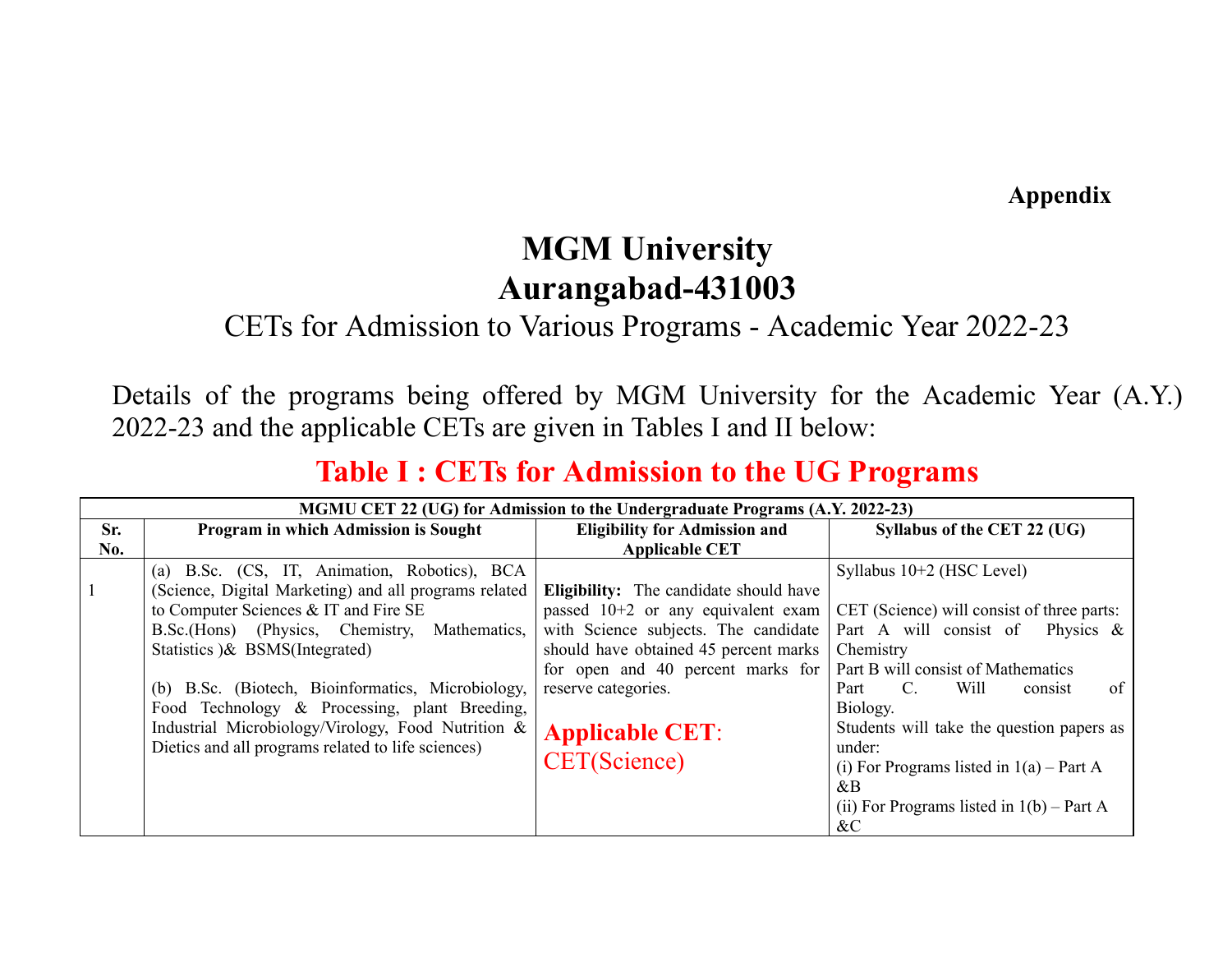|                  |                                                                                                                                                                                                                                                                                                                            |                                                                                                                                                                                                                                                                                                                                                | A candidate can attempt part A, B and C<br>in order to keep his/options open for<br>admission to any program from both the<br>groups of i.e. programs given in $1(a)$ and<br>$1(b)$ . |
|------------------|----------------------------------------------------------------------------------------------------------------------------------------------------------------------------------------------------------------------------------------------------------------------------------------------------------------------------|------------------------------------------------------------------------------------------------------------------------------------------------------------------------------------------------------------------------------------------------------------------------------------------------------------------------------------------------|---------------------------------------------------------------------------------------------------------------------------------------------------------------------------------------|
| $\boldsymbol{2}$ | B.A. (H) all programs (Journalism & Mass<br>Communication, Electronic Media, Photography,<br>Film Making, Social Sciences like Economics,<br>Psychology, Clinical Psychology, Sound & Music<br>Tech, BBA Media Management, Social Work,<br>B. Design, Textile Design, BFA, Interior Design,<br>Languages and B.FA Programs | Eligibility:<br>For B.A. The candidate should have<br>passed $10+2$ or any equivalent exam<br>with min of 40 percent marks.<br>Design/ Textile design/BFA.<br>В.<br>Candidate should have obtained in 10+2<br>exam, 50 percent marks for general and<br>percent marks for reserved<br>45<br>categories.<br><b>Applicable CET:</b><br>CET(Arts) | Syllabus of $10+2$ (HSC Level)                                                                                                                                                        |
| 3                | B.Com. Banking, B.Com. E – Commerce, BBA<br>(FinTech)                                                                                                                                                                                                                                                                      | Eligibility: The candidate should have<br>passed 10+2 or any equivalent exam<br>with commerce subjects with 50 percent<br>marks for general and 45 percent for<br>reserve category.<br><b>Applicable CET:</b><br><b>CET</b> (Commerce)                                                                                                         | Syllabus of $10+2$ (HSC Level)                                                                                                                                                        |

Note: Score of all the three UG CETs given in serial 1-3 above will be valid for admission to B.Sc. (Hotel Operations and Catering Services), BBA in Aviation, Hospitality, travel and tourism Management, B.Sc. (Culinary Arts) and other programs of Hospitality and Catering Technology, B.Com, BBA (Fin Tech), B.B.A, BFA, Journalism, Photography, Film Making and languages programs. Candidates are advised to check from the university and appear in the exam which is applicable to your selected program of study.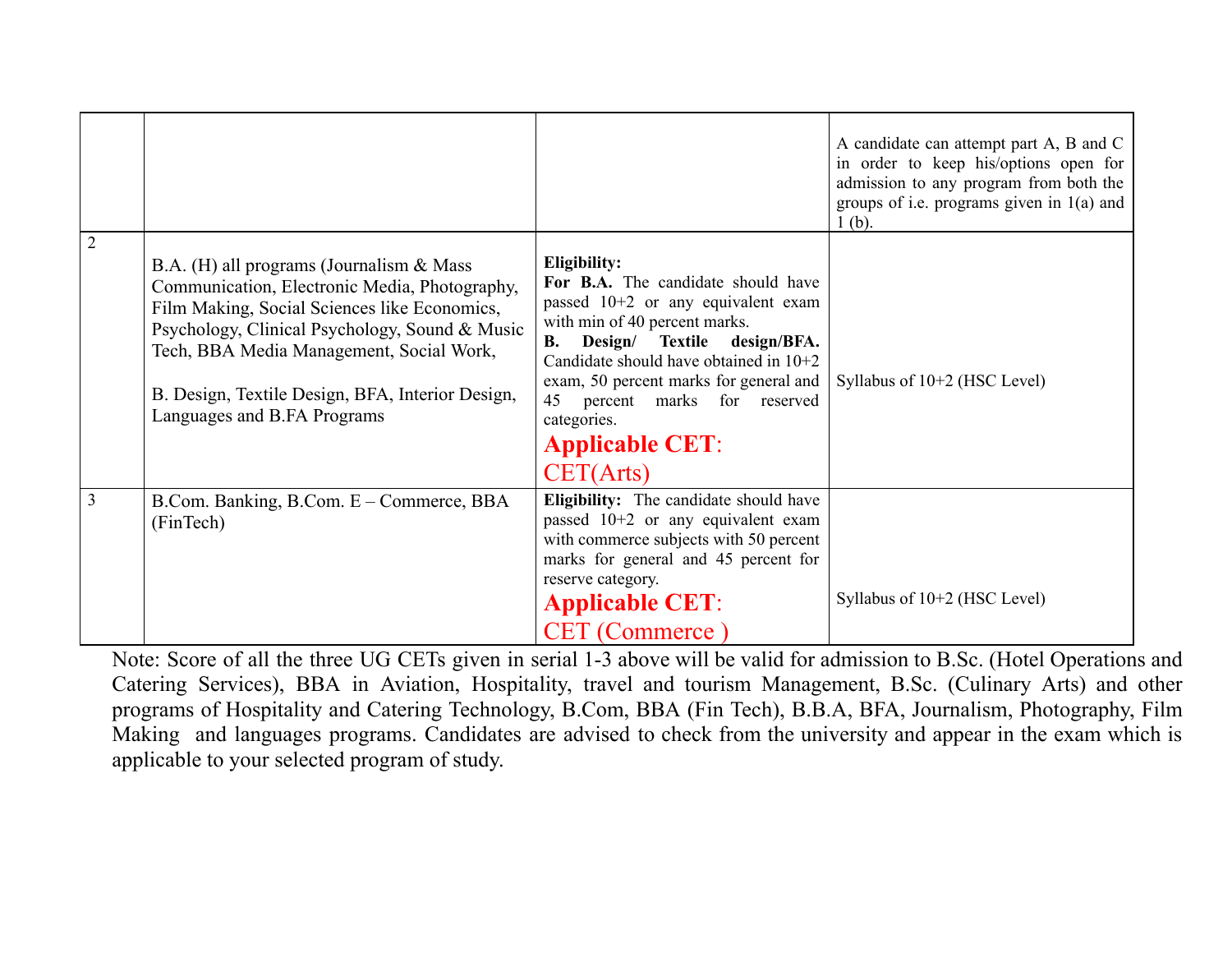## **Table II : CETs for Admission to the PG Programs**

|                | MGMU CET 22 (PG) for Admission to the Postgraduate Programs (A.Y. 2022-23)                                                                                                                                                                                  |                                                                                                                                                                                                                                                |                                                                                     |  |
|----------------|-------------------------------------------------------------------------------------------------------------------------------------------------------------------------------------------------------------------------------------------------------------|------------------------------------------------------------------------------------------------------------------------------------------------------------------------------------------------------------------------------------------------|-------------------------------------------------------------------------------------|--|
| Sr.            | PG Program in which                                                                                                                                                                                                                                         | <b>Eligibility for Admission and Applicable CET</b>                                                                                                                                                                                            | Syllabus of the CET 22 (PG)                                                         |  |
| no.            | <b>Admission is Sought</b>                                                                                                                                                                                                                                  |                                                                                                                                                                                                                                                |                                                                                     |  |
|                | $M.$ Sc $(CS)$ ,                                                                                                                                                                                                                                            | <b>Eligibility:</b>                                                                                                                                                                                                                            |                                                                                     |  |
| $\mathbf{1}$   |                                                                                                                                                                                                                                                             | B.Sc. Having Mathematics / Physics / Computer Science / IT / or<br>Graduate of Engineering and technology of any university<br>recognized as equivalent with min. 50% marks (45% for reserved<br>category).                                    | -Basic Maths<br>-Fundamentals of Computers<br>-Logical Reasoning<br>-Verbal Ability |  |
|                | $M.$ Sc $(IT)$                                                                                                                                                                                                                                              | Any science graduate with Minimum 50% of Marks (45% for<br>reserved category).                                                                                                                                                                 |                                                                                     |  |
|                | M Sc (Animation)                                                                                                                                                                                                                                            | Any Graduate of this University or any other recognized<br>University with minimum 50% marks (45% reserved Category).<br>Any Bachelor degree of minimum 3 years with at least two<br>papers in Mathematics / Information Technology / Computer |                                                                                     |  |
|                | Science / Computer Application / Statistics / Electronics /<br>Operational Research at 10+2 level or at Graduation level<br>examination. with minimum 50% marks (45% reserved<br>M Sc (Data Science)<br>Category).<br><b>Applicable CET: PG CET (CS/IT)</b> |                                                                                                                                                                                                                                                |                                                                                     |  |
| $\overline{2}$ | M.Sc.<br>(Bio)<br>Bio<br>tech,                                                                                                                                                                                                                              |                                                                                                                                                                                                                                                |                                                                                     |  |
|                | informatics,<br>Microbiology,                                                                                                                                                                                                                               | Eligibility:<br>The candidate should have passed graduation or any<br>equivalent exam with life science subjects with 55 percent marks for open                                                                                                | -Bio-tech, bio-info, microbiology                                                   |  |
|                | Industrial Microbiology, Food                                                                                                                                                                                                                               | and 50 percent for reserve categories.                                                                                                                                                                                                         | and other life sciences at                                                          |  |
|                | Tech, Plant Biotechnology, Plant                                                                                                                                                                                                                            |                                                                                                                                                                                                                                                | graduation level                                                                    |  |
|                | Molecular<br><b>Breeding</b><br>and                                                                                                                                                                                                                         | <b>Applicable CET: PG CET (Life Sciences)</b>                                                                                                                                                                                                  | - General English                                                                   |  |
|                | Cell/Cancer<br>Genetics,<br>Stem                                                                                                                                                                                                                            |                                                                                                                                                                                                                                                | - Logical reasoning                                                                 |  |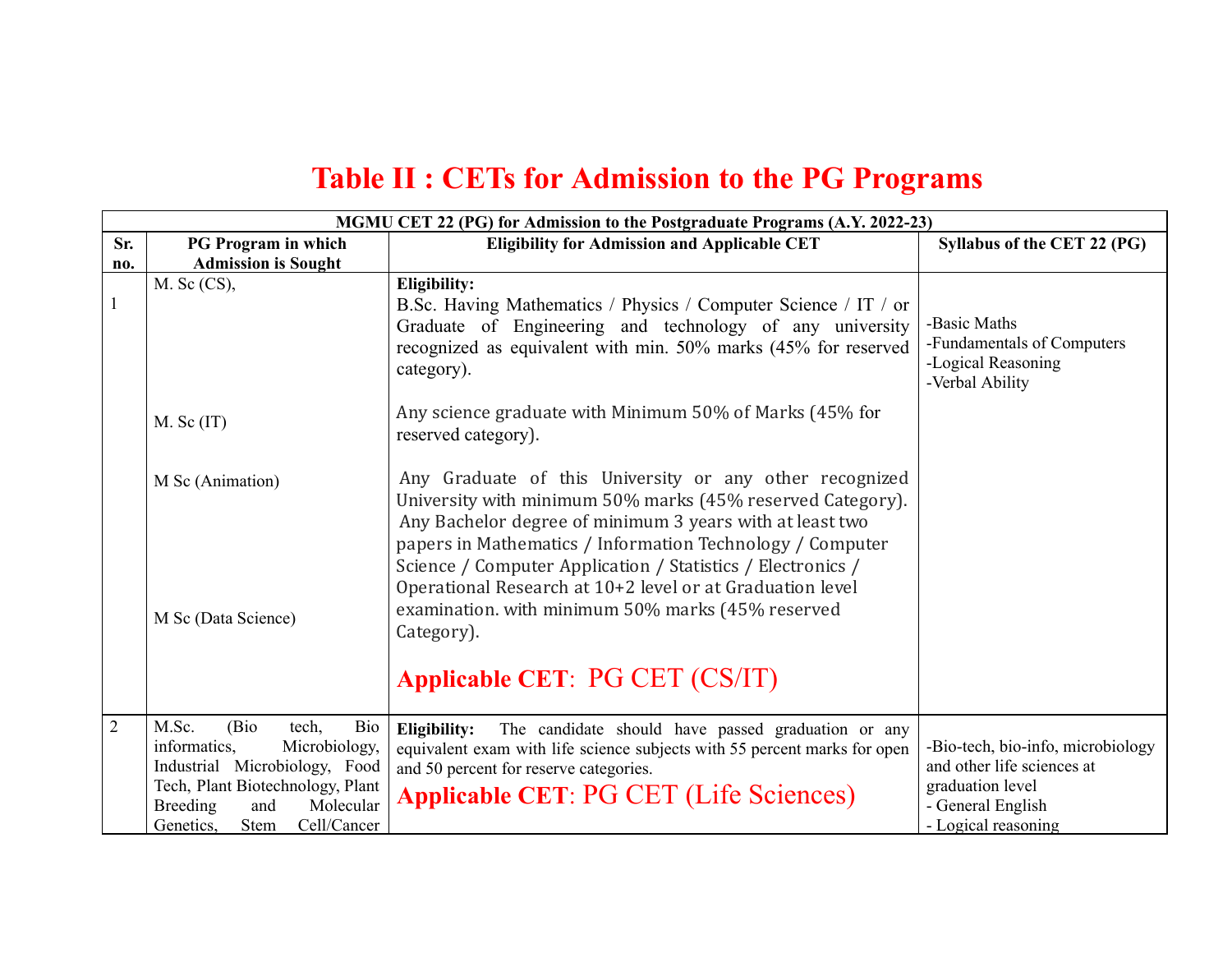| 3              | Biology/Tissue<br>Science,<br>Microbiology/Virology<br>and<br>other programs related to life<br>sciences.<br>MBA (Part/Full Time),<br>Executive MBA,<br>M Com and<br>Master of Hotel Operations and<br><b>Catering Services</b>                                                                                                                                                                                                                                                                                                         | Eligibility: The candidate should have passed B. Tech, B.Sc., B. Com. or<br>B.A. or any other equivalent exam with at least 50 percent marks for<br>general and 45 percent marks for reserved Categories.<br><b>Applicable CET: MGMU MAT</b>                                                            | -Quantitative Aptitude<br>-English<br>-Logical Reasoning<br>(Non-verbal/Verbal (NV/V))<br>-Data Interpretation |
|----------------|-----------------------------------------------------------------------------------------------------------------------------------------------------------------------------------------------------------------------------------------------------------------------------------------------------------------------------------------------------------------------------------------------------------------------------------------------------------------------------------------------------------------------------------------|---------------------------------------------------------------------------------------------------------------------------------------------------------------------------------------------------------------------------------------------------------------------------------------------------------|----------------------------------------------------------------------------------------------------------------|
| $\overline{4}$ | (a) All M.A. programs of<br>Journalism, Broadcast Media<br>(Hindi,<br>Languages<br>and<br>Marathi, Urdu, Sanskrit and<br>English)<br>Social<br>Sciences.<br>(b)<br>Economics,<br>Psychology,<br>Political Science, Philosophy,<br>Social Welfare, Life Long<br>Learning, Education, Physical<br>Education & Yoga, including<br>languages, M Library and<br><b>Information Science</b><br>Gandhian<br>Film<br>Studies.<br>Making, Theatre Arts<br>М.<br>Design,<br>Interior<br>(c)<br>Design, and Master of Fine<br><b>Arts Programs</b> | Eligibility: MA Programs. Candidate should have passed any<br>graduation/equivalent program with min marks as under:<br>MA Economics & Psychology- 50 percent, Gandhian Studies - 40<br>percent Other programs - 45 percent.<br>M Design and MFA-50 percent<br><b>Applicable CET: PG CET (SS&amp;H)</b> | -English<br>- General Knowledge/Current<br>Affairs<br>-Logical Reasoning (NV/V)                                |
| 5              | M.Sc. (Physics, Chemistry,<br>Mathematics and Statistics,<br>Forensic Science, Bio-physics,                                                                                                                                                                                                                                                                                                                                                                                                                                             | Eligibility: The candidate should have passed graduation in the relevant<br>subjects with 45 percent marks for open and 40 percent for reserve<br>categories                                                                                                                                            | Graduation level Syllabus of<br>Physics, Chemistry and<br>Mathematics                                          |